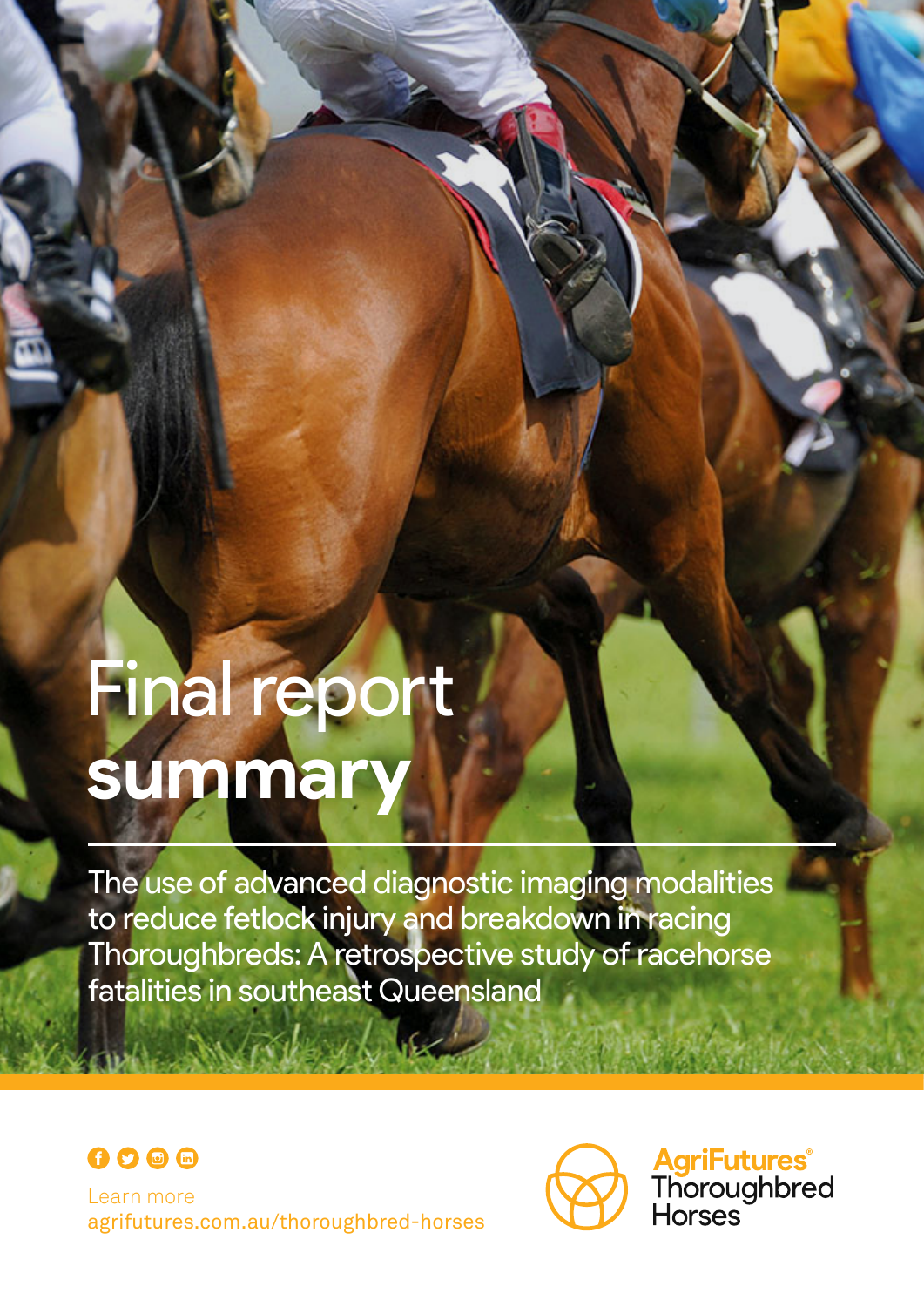## **Objectives**

The objectives of this project were:

- 1. Determine the imaging and post-mortem appearance of subclinical and clinical fetlock pathology in a population of racing Thoroughbred fatalities in southeast Queensland.
- 2. Compare the utility of radiography, low-field standing MRI (sMRI) and contrast arthrography computed tomography (CTA) to diagnose and characterise changes in the fetlock.
- 3. Identify any trends or common imaging findings in the study population that could potentially serve as markers of increased fracture risk in the training and racing population.

#### **Research**

Cadaver limbs were collected from 20 Thoroughbred racehorses that were euthanised or died while in work (racing or training) in southeast Queensland. All fetlocks of each horse underwent a complete radiographic, sMRI and CTA examination, followed by post-mortem assessment. Data were collected on age, sex and race history of each horse. Descriptive and statistical analyses were performed, with horses grouped by reason for death (fetlock fracture; fracture elsewhere; non-musculoskeletal cause of death), age and limb affected. Investigation was focused on the imaging and post-mortem findings in the parasagittal grooves of the fetlock and on the distribution and appearance of a particular MRI finding (short tau inversion recovery, or 'STIR', hyperintensity).

## **Key findings**

Proximal sesamoid bone fracture predominated as the cause of fetlock fracture, and tibial or humeral stress fractures were most common in horses with fracture elsewhere. Certain findings, such as palmar osteochondral disease (POD), were found in nearly all horses at post-mortem, regardless of fracture status.

**Early detection of racehorses at risk of stress fracture is key to reducing the number of horses that suffer catastrophic fracture while racing. Bone changes are often present in the limbs of Thoroughbred racehorses in work, particularly in the fetlock region. However, it is currently unknown whether some of these changes indicate an increased risk of fracture or healthy changes in response to high-speed exercise.** 

**This study assessed imaging and post-mortem appearances of fetlock changes and the comparative use of x-ray, computed tomography (CT) and magnetic resonance imaging (MRI) for detection. All fetlock joints were assessed from 20 horses that died during racing or training, including horses with and without fetlock fracture. Some findings were common and possibly represent normal bone change. Other findings were more prevalent in horses with fracture, possibly indicating increased fracture risk.**

**The results of this research will help to inform vets assessing fetlock images as to the clinical relevance of changes in this area, minimising the number of horses removed from training unnecessarily and increasing detection of horses at risk before catastrophic injury occurs.** 

# **Abstract**

Breakdown injuries in Thoroughbred racehorses have serious welfare and economic relevance. Early detection of horses at risk of fracture is challenging as most racehorses do not show clinical signs or lameness prior to breakdown. Many catastrophic fractures in racehorses are due to microdamage accumulation in the bone, which can potentially be detected early with certain advanced imaging modalities (CT and MRI). The fetlock region is the most common site of injury in Thoroughbred racehorses and so is the focus of this research.

The increasing use of CT and MRI worldwide has improved the ability to detect bone changes in the

#### **Background**

Certain imaging and port-mortem findings were more prevalent in the horses with catastrophic fracture. It is possible that many of these changes indicate bone overload and microdamage, suggesting an increased risk of fracture overall, rather than indicating a specific risk of fracture at the location of the fetlock.

Asymmetry in bone changes within each fetlock is the most clinically relevant finding of this study and may indicate increased risk of fracture if seen in racehorses. Asymmetry in sclerosis (hardening of the bone) in the parasagittal grooves and/or palmar condyles, and asymmetry in POD lesion severity were significantly associated with fracture in the fetlock or elsewhere. Lysis (loss of bone density) in the lateral parasagittal groove was also associated with fetlock fracture.

STIR hyperintensity (a change seen on MRI, possibly indicating fluid, e.g. oedema or haemorrhage) in the bones of the fetlock region was common on MRI and, depending on location and severity, may be related to healthy adaptive bone changes or to microdamage accumulation and fracture.

Many other gross pathological and imaging findings, such as subchondral bone and cartilage defects in the parasagittal grooves, were not related to fracture risk and were common across the study population, indicating these may be normal adaptive changes in horses in high-speed work. Some of these changes may have previously been considered a concerning finding on advanced imaging examination of horses presented for fetlock-related lameness. Their frequent identification in this population suggests these findings should not be over-interpreted as this may lead to unnecessary time away from work.

Use of a 'condylar' sequence on MRI, to acquire images perpendicular to the articular surface of the distal metacarpal/metatarsal condyles, may improve detection of changes in this region. Most changes were not detected on x-ray.

fetlock region. However, interpretation of these imaging findings is complicated by the fact that certain changes likely represent a normal adaptive response of bone to the increased loads of highspeed exercise, and so can be considered within normal limits for a racehorse in work. There is still a lack of strong evidence-based research on the clinical relevance of some bone changes seen on advanced imaging in racehorse fetlocks and how they should be interpreted with regard to fracture risk. Improved knowledge of the occurrence and appearance of fetlock changes in horses that suffer catastrophic fractures will lead to earlier identification of at-risk horses.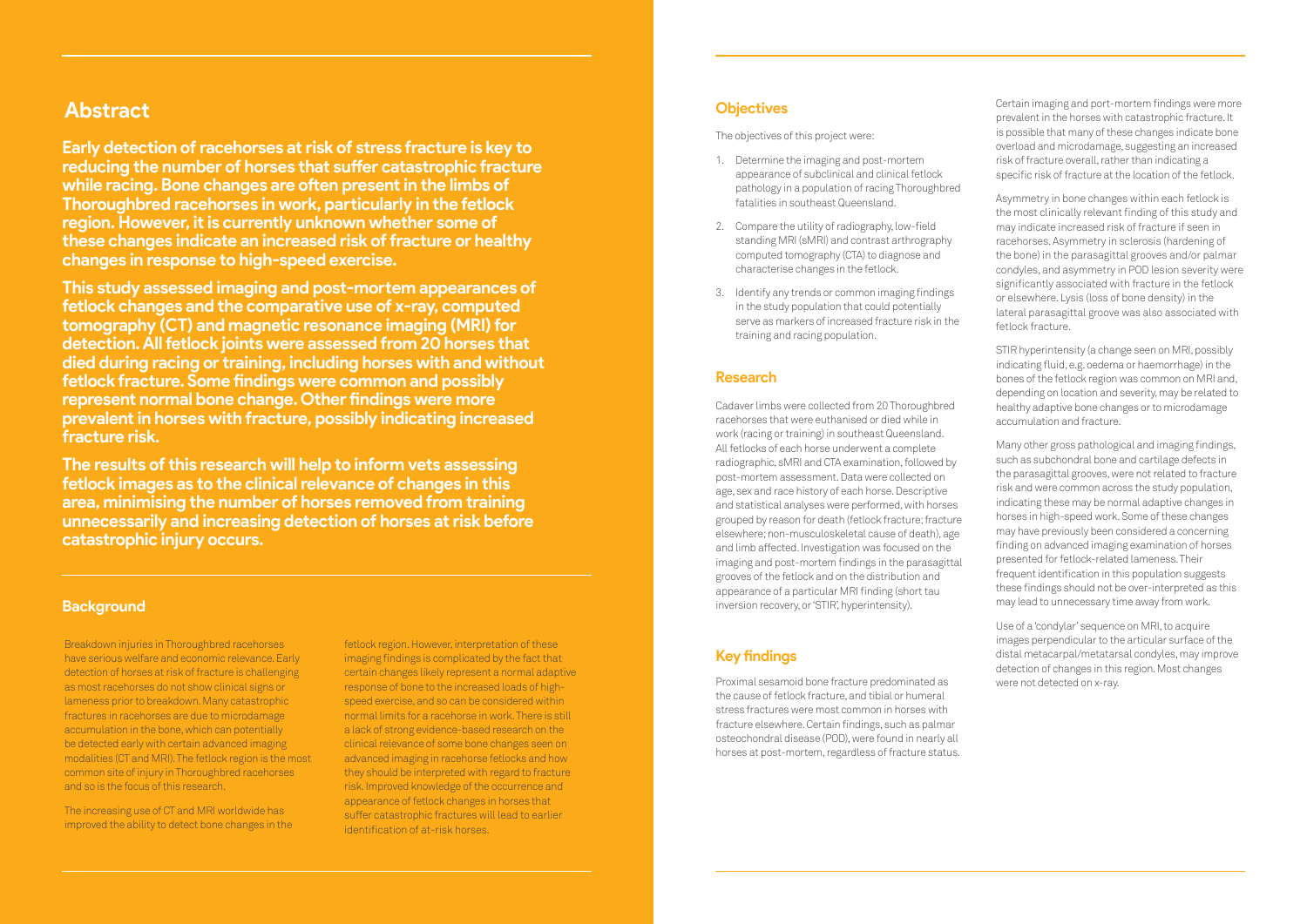## **Implications for industry**

This research provides an improved understanding of catastrophic fracture in the racing Thoroughbred population in southeast Queensland and the prevalence and appearance of overall musculoskeletal injury in the fetlock region in this population, adding to overall Australian data on this topic.

This research has identified optimal advanced imaging techniques to aid vets in the detection of different bone and cartilage changes in certain areas of the fetlock. This research also adds to the information available on the clinical relevance of advanced imaging findings in the fetlock. These findings can be used in fracture screening protocols and when assessing horses with poor performance or lameness, to better understand the clinical relevance of imaging changes that are seen in the fetlock area. This will minimise the number of horses removed from racing and training unnecessarily while also aiding early detection of horses at risk of fracture so management changes can be made before catastrophic injury occurs.

The findings of this study provide a strong basis for further research into fracture prevention in the Australian racing thoroughbred population and worldwide, particularly in the area of STIR hyperintensity in the equine fetlock.

## **Recommendations**

Veterinary interpretation of fracture risk and the clinical relevance of bone changes detected in the fetlock region on advanced imaging can be improved by assessing the severity, location and distribution of the findings, and by taking into account the horse's age, sex and exercise history. In particular, asymmetry of certain bone changes may indicate increased risk of fracture. In contrast, some changes were found commonly in many racehorses and, depending on the individual case, may not warrant removal of the horse from training. Due to the high incidence of bone changes in the opposite fetlock to the fractured limb, bilateral advanced imaging is recommended in racehorses with suspected fetlock pathology. Certain imaging techniques may also improve detection of bone changes in the fetlock.

Despite being the most detailed description of fetlock pathology in racing fatalities in southeast Queensland to date, the post-mortem findings in this study are limited by sample size and are not a complete overview of musculoskeletal injury in racing fatalities in southeast Queensland. Complete data collection and post-mortem of all Thoroughbred fatalities in racing or training in Queensland is recommended, so that fracture and fatality risk factors can be established and prevention strategies employed. It is important that further epidemiological and postmortem studies in Queensland are carried out to better inform policy and industry directions.

## **Publications**

Johnston, G. C. A., Ahern, B. J., Woldeyohannes, S. M., Young, A. C. (2021). Does the Low-Field MRI Appearance of Intraosseous STIR Hyperintensity in Equine Cadaver Limbs Change when Subjected to a Freeze-Thaw Process? Animals 11(2), 475. [https://doi.](https://doi.org/10.3390/ani11020475) [org/10.3390/ani11020475](https://doi.org/10.3390/ani11020475)

Johnston, G. C. A., Ahern, B. J., Palmieri, C., Young, A. C. (2021). Imaging and Gross Pathological Appearance of Changes in the Parasagittal Grooves of Thoroughbred Racehorses. Animals 11(12), 3366. [https://doi.](https://doi.org/10.3390/ani11123366 ) [org/10.3390/ani11123366](https://doi.org/10.3390/ani11123366 ) 

## **Acknowledgements**

Hallmarq provided free MRI scans for the duration of the research.

**Dr Alex Young / Dr Georgina Johnston**

School of Veterinary Science The University of Queensland alex.young@uq.edu.au

**"Due to the high incidence of bone changes in the opposite fetlock to the fractured limb, bilateral advanced imaging is recommended in racehorses with suspected fetlock pathology."**